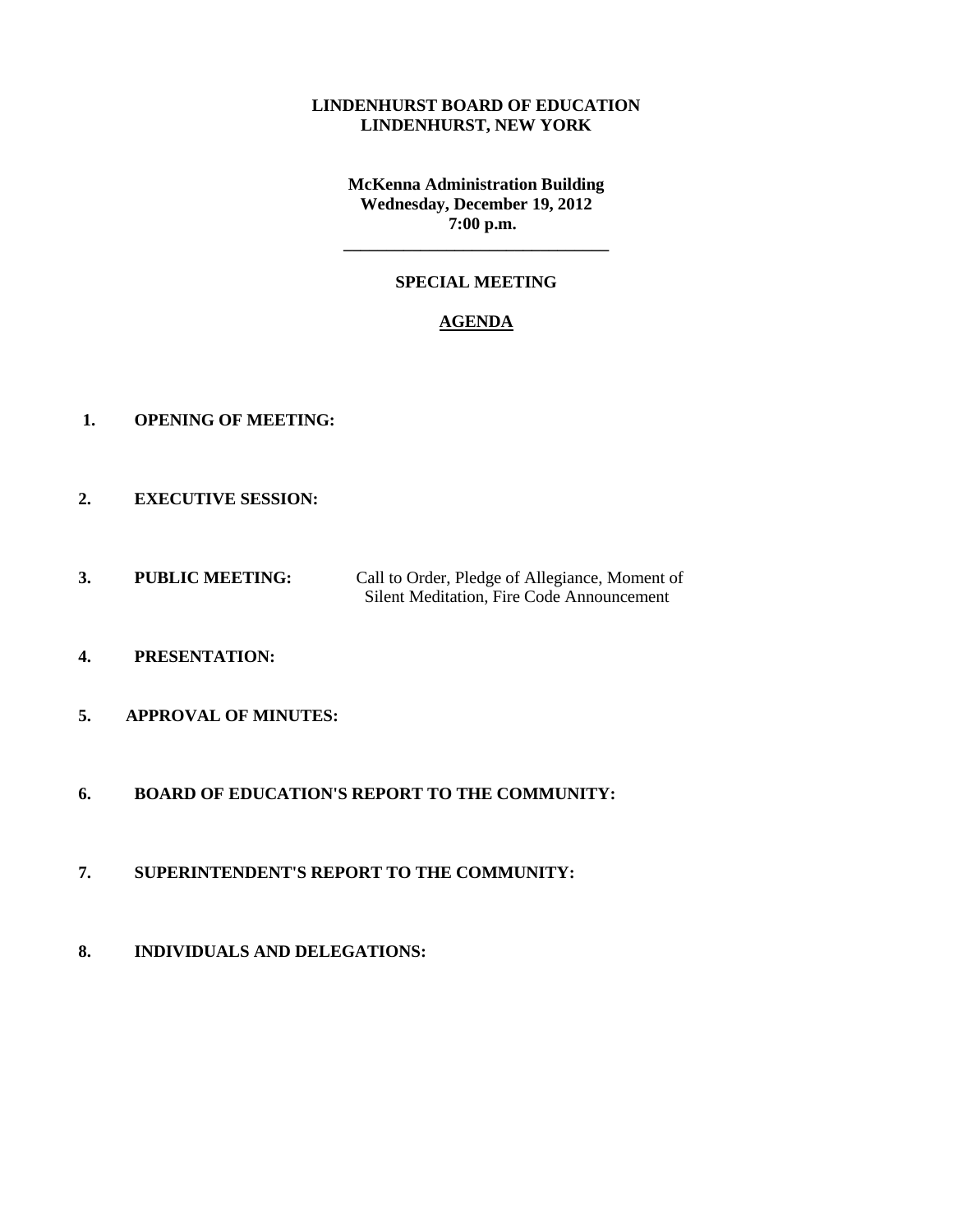#### **9. TRUSTEE'S REQUEST**

### **a. Recommendation: TRUSTEE APPOINTMENT – MS. DONNA HOCHMAN**

Recommended Action: Upon a motion made by \_\_\_\_\_\_\_\_\_\_\_\_\_, seconded by  $\overline{\phantom{a}}$ , the following resolution is offered:

**BE IT RESOLVED,** that having completed the Board of Education's selection process, including the interviews of candidates conducted on December 5, 2012, Richard C. Koehler is hereby appointed to fill the vacancy on the Board of Education created by the resignation of Julie Bartolomeo until the next regular Board of Education election on May 21, 2013.

Vote on the motion: Yes:

No:

Abstained:

Motion carried/defeated.